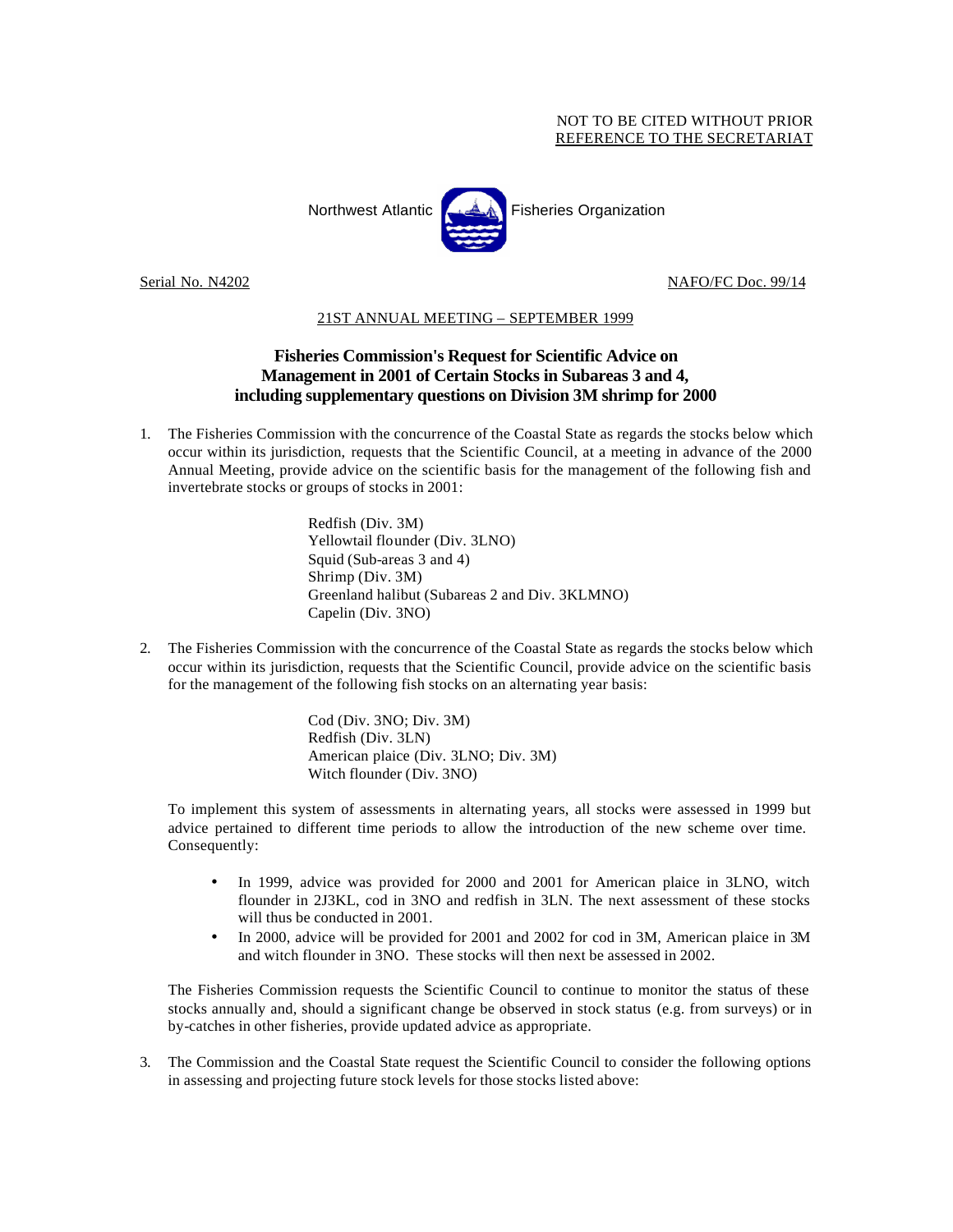a) For those stocks subject to analytical-type assessments, the status of the stocks should be reviewed and management options evaluated in terms of their implications for fishable stock size in both the short and long term. As general reference points, the implications of fishing at  $F_{0.1}$ ,  $F_{1999}$  and  $F_{\text{max}}$ in 2001 and subsequent years should be evaluated. The present stock size and spawning stock size should be described in relation to those observed historically and those expected in the longer term under this range of options.

Opinions of the Scientific Council should be expressed in regard to stock size, spawning stock sizes, recruitment prospects, catch rates and TACs implied by these management strategies for the short and the long term. Values of F corresponding to the reference points should be given. Uncertainties in the assessment should be evaluated.

- b) For those stocks subject to general production-type assessments, the time series of data should be updated, the status of the stock should be reviewed and management options evaluated in the way described above to the extent possible. In this case, the general reference points should be the level of fishing effort or fishing mortality (F) which is calculated to be required to take the MSY catch in the long term and two-thirds of that effort level.
- c) For those resources for which only general biological and/or catch data are available, few standard criteria exist on which to base advice. The stock status should be evaluated in the context of management requirements for long-term sustainability and the advice provided should be consistent with the precautionary approach.
- d) Spawning stock biomass levels that might be considered necessary for maintenance of sustained recruitment should be recommended for each stock. In those cases where present spawning stock size is a matter of scientific concern in relation to the continuing reproductive potential of the stock, management options should be offered that specifically respond to such concerns.
- e) Presentation of the results should include the following:
- I. For stocks for which analytical-type assessments are possible:
	- a graph of historical yield and fishing mortality for the longest time period possible;
	- a graph of spawning stock biomass and recruitment levels for the longest time period possible;
	- a graph of catch options for the year 2001 and subsequent years over a range of fishing mortality rates (F) at least from  $F_{0.1}$  to  $F_{\text{max}}$ ;
	- a graph showing spawning stock biomass corresponding to each catch option;
	- graphs showing the yield-per-recruit and spawning stock per recruit values for a range of fishing mortalities.
- II. For stocks for which advice is based on general production models, the relevant graph of production on fishing mortality rate or fishing effort.

In all cases, the three reference points, actual F,  $F_{0.1}$  and  $F_{\text{max}}$  should be shown.

f) Squid (*Illex*) in Subareas 3 and 4 is a short-lived species such that a change in productivity regime could be sudden. The Scientific Council is requested to develop an in-season indicator of productivity level based on results from the annual July survey of the Scotian-Shelf and any other source of data. If it is not considered possible to develop an in-season indicator, the Scientific Council is requested to comment on the research that would be required to develop such an indicator. The Scientific Council is also requested to review the protocol outlined in FC Working Paper 99/18 and to advise on possible modifications to ensure its applicability on the long term, including a level of TAC which would be applicable during the high productivity regime.